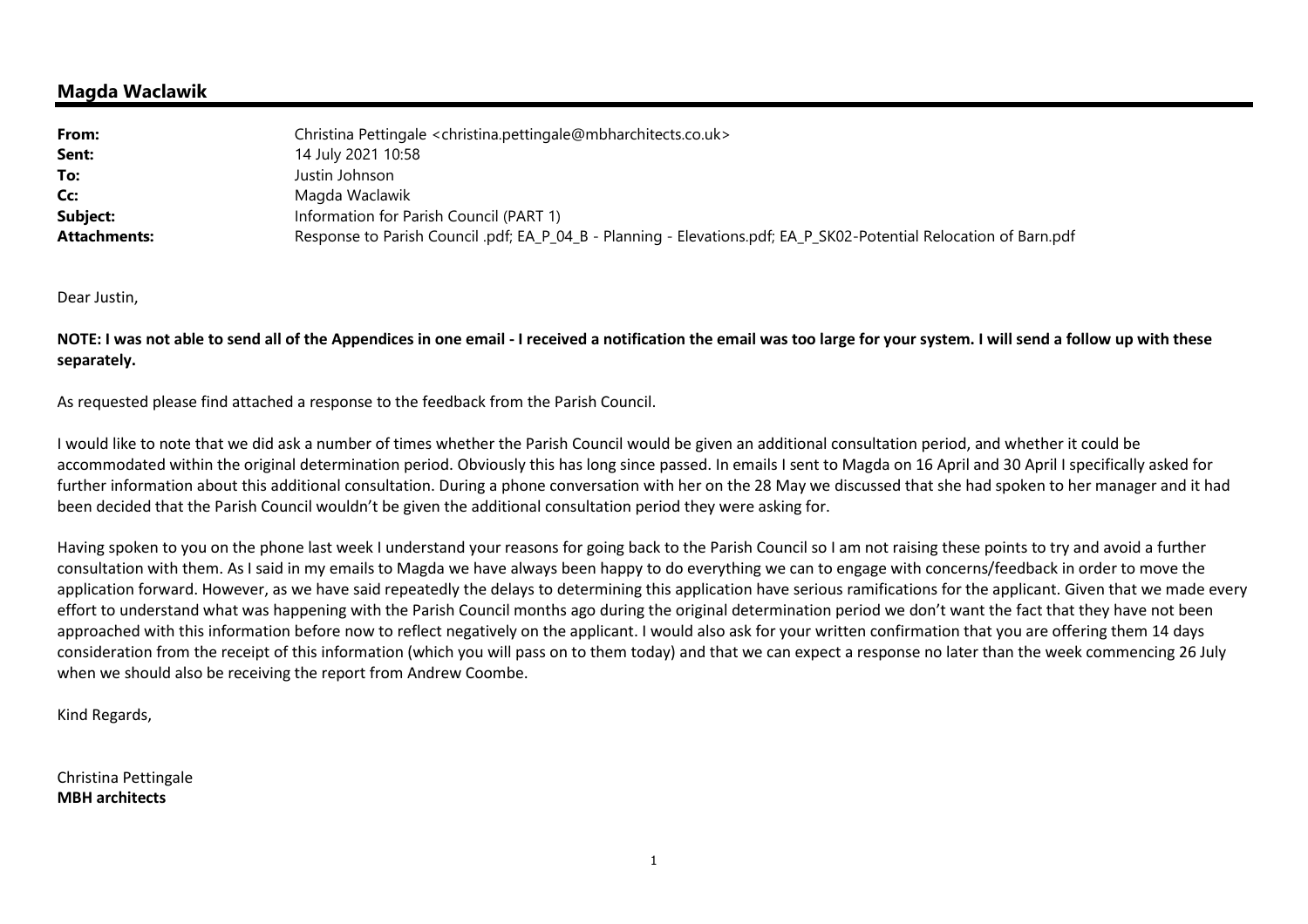♲ Please consider the environmental impact before printing this email.

This e-mail transmission is strictly confidential and intended solely for the person or organisation to whom it is addressed. It may contain privileged and confidential information and if you are not the intended recipient, you must not copy, distribute or take any action that is reliant on it. If you have received this e-mail in error, please notify us as soon as possible and delete it.

We have taken precautions to minimise the risk of transmitting software viruses, but we would advise you to carry out your own virus checks on any attachment to this message. We cannot accept liability for any loss or damage caused by software viruses.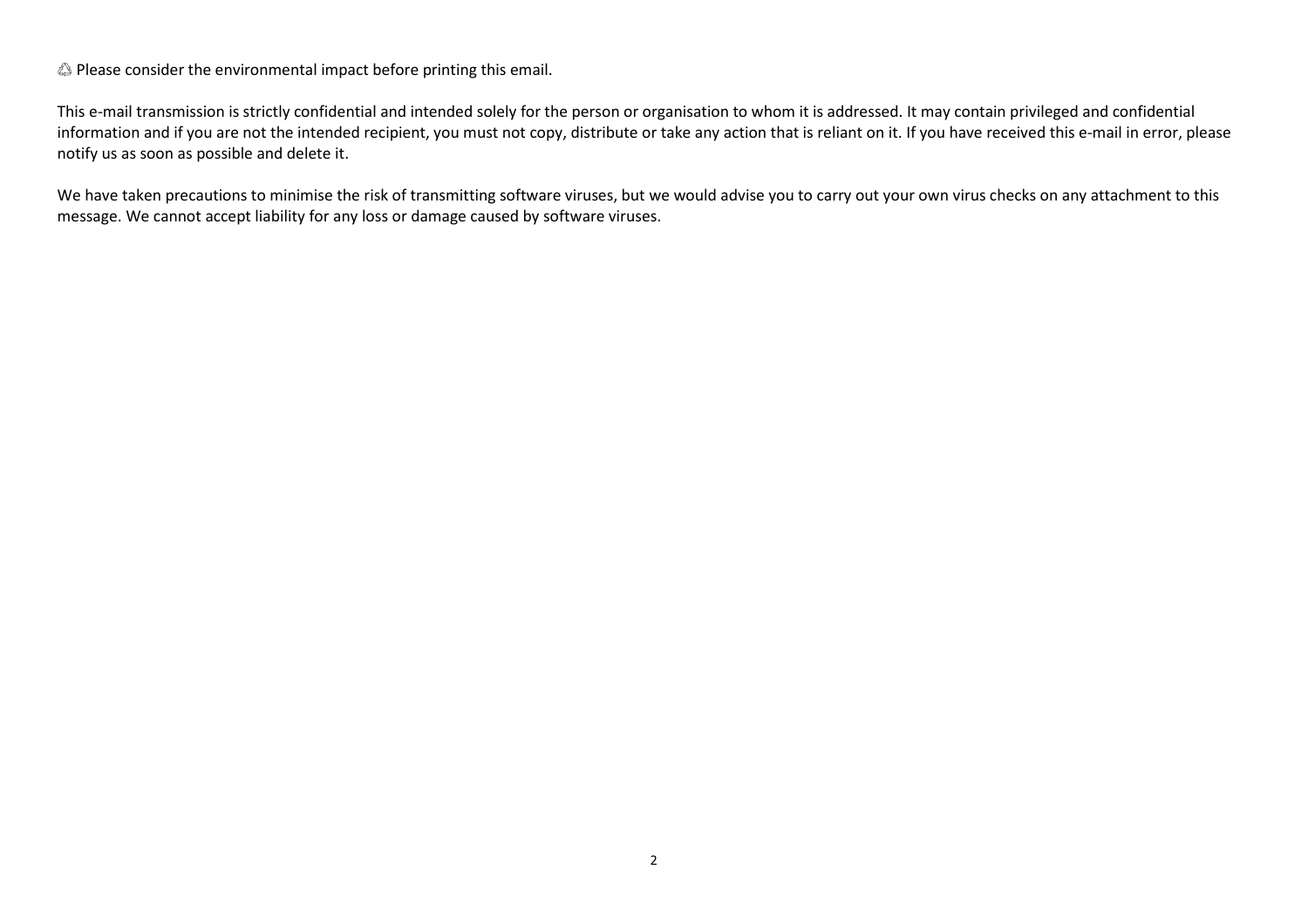## **Magda Waclawik**

| From:               | Christina Pettingale <christina.pettingale@mbharchitects.co.uk></christina.pettingale@mbharchitects.co.uk>                        |  |
|---------------------|-----------------------------------------------------------------------------------------------------------------------------------|--|
| Sent:               | 14 July 2021 11:04                                                                                                                |  |
| To:                 | Justin Johnson                                                                                                                    |  |
| Cc:                 | Magda Waclawik                                                                                                                    |  |
| Subject:            | Information for Parish Council (PART 2)                                                                                           |  |
| <b>Attachments:</b> | Appendix 1 - Redhill Charolais Grazing Land at Barrowden, Morcott and Wing.pdf; Appendix 2 - Aboricultural Assessment Report.pdf; |  |
|                     | Appendix 3 - Ecological Appraisal Report.pdf                                                                                      |  |

Dear Justin,

Please find attached Appendices 1-3 for the report I just sent in response to the Parish Council.

Kind Regards,

Christina Pettingale **MBH architects**

♲ Please consider the environmental impact before printing this email.

This e-mail transmission is strictly confidential and intended solely for the person or organisation to whom it is addressed. It may contain privileged and confidential information and if you are not the intended recipient, you must not copy, distribute or take any action that is reliant on it. If you have received this e-mail in error, please notify us as soon as possible and delete it.

We have taken precautions to minimise the risk of transmitting software viruses, but we would advise you to carry out your own virus checks on any attachment to this message. We cannot accept liability for any loss or damage caused by software viruses.